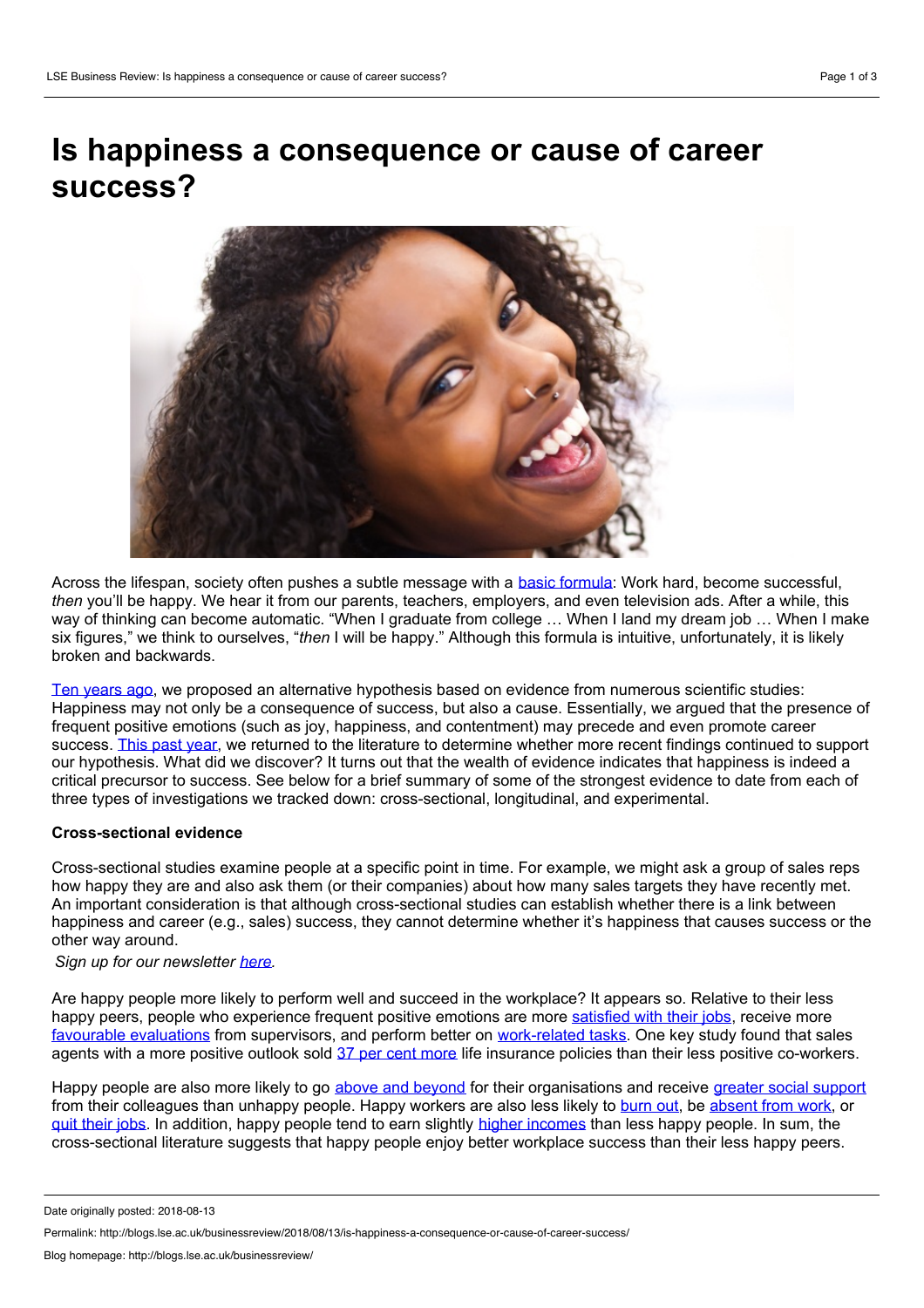### **Longitudinal evidence**

Longitudinal research goes further by allowing us to answer the question: "Which came first—happiness or success?" In longitudinal studies, researchers follow people for multiple time points over the course of weeks, months, or years. If the evidence suggests that people were happy *before* they become successful, that provides further support for our hypothesis. In reviewing the longitudinal literature, we found that this indeed seems to be the case.

The happier people are, the more likely they are to later find [employment](http://citeseerx.ist.psu.edu/viewdoc/download?doi=10.1.1.719.171&rep=rep1&type=pdf) and be [satisfied](http://web.mit.edu/curhan/www/docs/Articles/15341_Readings/Affect/Watson.pdf) with it. One study found that graduating college students who were happier than their peers were more likely to receive follow-up job interviews three months later. Another study found that happy [18-year-olds](https://link.springer.com/content/pdf/10.1023/A:1005539609679.pdf) were more likely to be [working](https://s3.amazonaws.com/academia.edu.documents/23773/1cq27nq1b3rza545571m.pdf?AWSAccessKeyId=AKIAIWOWYYGZ2Y53UL3A&Expires=1532649957&Signature=Wx86uupHsaQjq6FsyWNjERUd5mw%3D&response-content-disposition=inline%3B filename%3Db_Personality_Development_b_and_b_Growt.pdf) in prestigious careers, satisfied with their work, and feel more financially secure eight years later. Other longitudinal research suggests that happy people are less likely to lose [their](https://link.springer.com/content/pdf/10.1023/A:1019672513984.pdf) jobs and more likely to find a [new](https://link.springer.com/content/pdf/10.1023/A:1006928507272.pdf) job if they do become unemployed.

Moreover, employees who initially report high levels of well-being report higher [productivity](https://link.springer.com/article/10.1007/s10902-008-9087-4) two months later, greater social support 20 months later, and better supervisor [evaluations](https://www.jstor.org/stable/pdf/2635070.pdf?casa_token=uqqnIF3dFNkAAAAA:TEdTGARzUv1sbUTHh7YS2i2nncKSWHzCaAb7AZgEEu9iM2wggaeGzJANd5aYyIdjj6N6Dv7v-Cx83fHHWuO72ZAZBuozFF4dCYzWmMHBQbfkWYJbHNffXw) five years later. It also appears that earlier happiness pays subsequent financial dividends. People who are happy at one time point often report higher [income](http://citeseerx.ist.psu.edu/viewdoc/download?doi=10.1.1.485.4241&rep=rep1&type=pdf) at a later time point. Overall, the longitudinal literature suggests that happiness heralds success, rather than the other way around.

#### **Experimental evidence**

In cross-sectional and longitudinal studies, it is possible that a third, unmeasured variable could be driving increases in both happiness and success. For example, perhaps happy people are more extraverted or more intelligent and it's their extraversion or intelligence that's key to their success, not happiness. Well-designed experiments help control for such third variables and better establish that happiness *causes* success. Thus, we searched for experiments that randomly assigned people to experience negative, neutral, or positive emotional states, then measured their subsequent performance on career-related outcomes (such as creativity).

Relative to those experiencing neutral or negative emotional states, people prompted to experience positive emotions set [higher](https://link.springer.com/article/10.1007/BF00992168) goals for themselves, persevere at [challenging](http://psycnet.apa.org/buy/1986-29171-001) tasks longer, view [themselves](http://psycnet.apa.org/buy/1986-29171-001) and [others](https://onlinelibrary.wiley.com/doi/abs/10.1111/j.1559-1816.1993.tb01086.x) more favourably, and are more optimistic they will [succeed](https://link.springer.com/article/10.1007/BF00991872). People induced to feel happy also demonstrate greater [creativity](http://psycnet.apa.org/record/2003-01661-006) and [productivity](https://www.econstor.eu/bitstream/10419/35451/1/522164196.pdf) than those induced to feel less happy. In a series of studies, participants put into a good mood were also more likely than those in a neutral mood to make [concessions](http://projects.ict.usc.edu/vhumans/2007/Carnevale %28in press%2C Group Decision %26 Negotiation%29 positive affect and frame.pdf) and find mutually beneficial solutions when [negotiating](https://deepblue.lib.umich.edu/bitstream/handle/2027.42/26263/0000344.pdf?sequence=1&isAllowed=y) with others.

Notably, there is some mixed evidence when it comes to complex mental tasks. Some research concludes that happiness can hinder logical [reasoning,](http://journals.sagepub.com/doi/abs/10.1177/0146167295218001) while other research suggests happiness may help [individuals](https://guilfordjournals.com/doi/abs/10.1521/soco.1983.2.1.18) disregard irrelevant information and make decisions more efficiently. However, on the whole, the experiments we reviewed suggest that happiness facilitates success in a variety of career-related tasks and behaviours.

### **Considering the combined evidence**

Similar to cross-sectional and longitudinal studies, experimental studies come with their own set of limitations. Many experiments take place in artificial laboratory environments over short periods of time. This is why it's so important to consider the combined cross-sectional, longitudinal, and experimental evidence. Taken together, the hundreds of studies we reviewed across the three types of investigations provide strong support for our hypothesis that happiness precedes and often leads to career success.

This conclusion holds important implications for individuals and organisations. First, we should note that happiness is obviously not the only quality that determines success. Persistence and diligence are other likely successful attributes, among many others. Also, our review does not intend to imply that unhappy people cannot be successful. History suggests otherwise. For example, [Abraham](https://www.theatlantic.com/magazine/archive/2005/10/lincolns-great-depression/304247/) Lincoln and Winston [Churchill](http://www.bbc.co.uk/guides/zqjpsbk) were reportedly depressed but led noteworthy careers.

Date originally posted: 2018-08-13

Permalink: http://blogs.lse.ac.uk/businessreview/2018/08/13/is-happiness-a-consequence-or-cause-of-career-success/